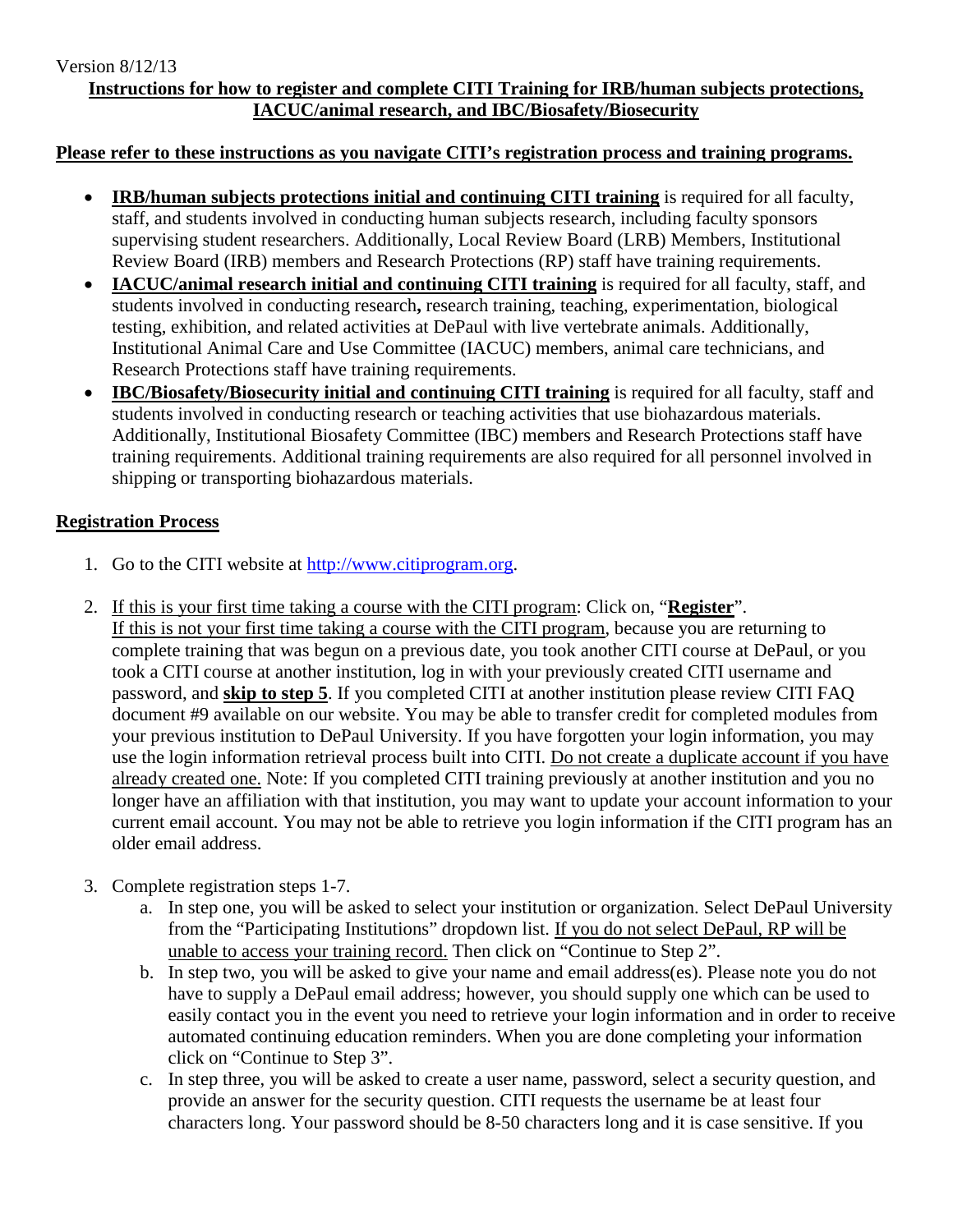forget your username and password at a later date, it may be retrieved through the CITI program. When you are done completing your information click on "Continue to Step 4".

- d. In step four, you will be asked to supply additional demographic information (i.e. gender, ethnicity, and race). When you are done completing the information click on "Continue to Step 5".
- e. In step five you will be asked whether you want to obtain continuing education unit (CEU) credit for the CITI Program courses and if CITI can contact you later regarding participating in research surveys. There is a cost to obtaining this type of credit. For most people at DePaul, the answer to this question will be NO. Choose the response that is best for you in regards to CITI contacting you at a later date to participate in research surveys. Then click on "Continue to Step  $6$ ".
- f. In step six you will be asked for some demographic information required by DePaul. Please make sure to complete the questions that have an asterisk (\*).When you are done clicking the information click on "Continue to Step 7".
- g. In step seven, you will be able to select your CITI course.
	- I. On this page you will choose the courses you are interested in registering for, such as IRB/human subjects protections training or IACUC/animal research training. You may select more than one course if needed.
		- i. You will be asked to select the course $(s)$  that are most appropriate to your role at DePaul and the type of research, teaching or other activity you are conducting.
			- a. **IRB/human subjects protections training**: Select this course if you are conducting research with human subjects or are an LRB member, IRB member, or IRB support staff working in the Office of Research Services.
			- b. **Good Clinical Practice (GCP) or the Health Information Privacy and Security (HIPS):** These courses are **optional** at DePaul. GCP training is for people who conduct clinical trials under the Food and Drug Administration's (FDA) purview. HIPS training is for people who conduct research with or using medical information that would be protected under the Health Information Portability and Accountability Act (HIPAA). You may select these courses if you like, but they are not required.
			- c. **IACUC/animal research training:** Select this course if you are conducting research**,** research training, teaching, experimentation, biological testing, exhibition, and related activities at DePaul with live vertebrate animals, an IACUC member, an animal care technician at DePaul, or IACUC support staff in the Office of Research Services.
			- d. **Responsible Conduct of Research:** For most people at DePaul, **this course is optional**. This course is **REQUIRED IF** you are an undergraduate student, graduate student, or postdoctoral scholar receiving National Science Foundation (NSF) funding or funding through a National Institutes of Health (NIH) training grant. For all others at DePaul, this course is optional. RCR training discusses general research ethics topics such as authorship and plagiarism. If you are unsure whether or not you are required to take this training, contact the Office of Research Services grants and contracts staff.
			- e. **IBC/Biosafety/Biosecurity:** Select this course if you are conducting research or teaching activities with rDNA and/or biohazadous agents, or select agents or toxins, an IBC member, an IBC support staff working in the Office of Research Services, or if you need Biohazardous agent shipping/transport training.
		- ii. After you select the course(s) you are interested in taking, click on "NEXT".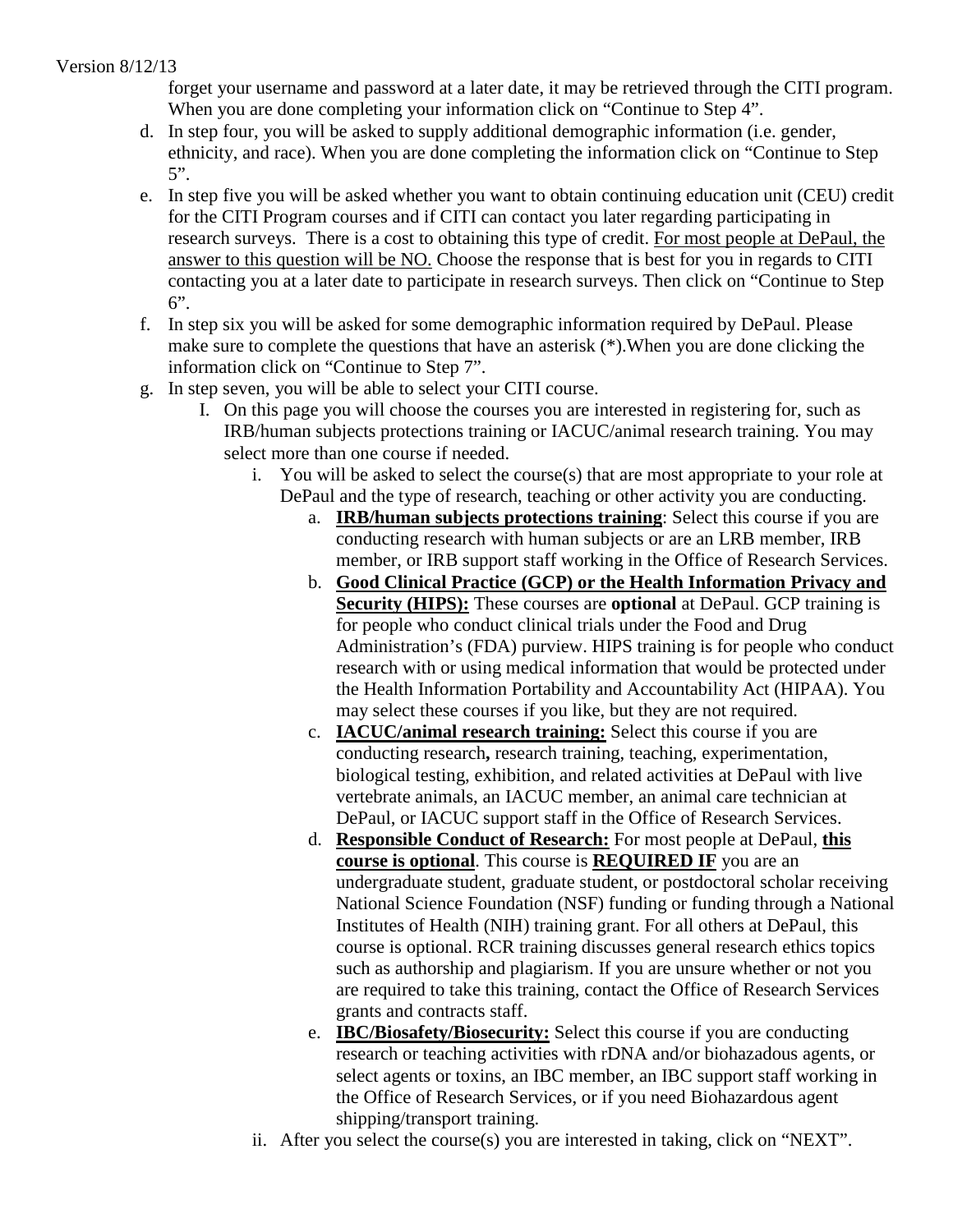- II. Next, you will be asked specific questions related to each course you selected. **NOTE:** Each course will ask specific question(s) separately.
	- i. If you selected **IRB/human subjects protections training** you will be asked to indicate whether this is your first time taking CITI IRB/human subjects protections training at DePaul University.
		- a. **If this is your first time taking the training at DePaul,** select "NO, I have NOT completed the Basic Course." Then click "NEXT".
			- i. Select the learner group that is most appropriate to your role (Learner Group) at DePaul in the human subject protections program. Each Learner Group has an increasing number of modules based upon roles and duties in the human subject protection program. If you have more than one role, such as investigator and LRB member, choose the one with the highest level of responsibility and highest number of modules (i.e. LRB member). If your role changes at a later date, you may re-enter CITI and update your role or Learner Group, which will change the number of modules you are required to take. Choose your role (Learner Group) from the following list:
				- **IRB Members & IRB Staff**
				- LRB Members
				- Students
					- Faculty/Staff/Outside Collaborators
			- ii. If you are only taking the IRB/Human subjects protection training, select Next and go to #3.H below. If you selected another course continue to follow the instructions below specific to that course.
		- b. **If this is NOT your first time taking the CITI IRB/Human subjects protection training at DePaul,** select "YES, I have completed the CITI Basic Course previously at DePaul University. It is time for me to complete the Refresher Course." You will be required to take the Refresher Course if you have completed the DePaul CITI human subjects protections training at least three years ago. **NOTE: If you took the NCI or NIH training in the past (this training is no longer accepted at DePaul). If you took CITI training at another institution you should select "NO, I have NOT completed the Basic Course."**
			- i. Next, select the **REFRESHER** learner group that is most appropriate to your role at DePaul. Each group has an increasing number of modules based upon roles and duties in the human subject protection program. If you have more than one role, such as investigator and LRB member, choose the one with the highest level of responsibility and highest number of modules (i.e. LRB member). If your role changes at a later date, you may re-enter CITI and update your role, which may change the number of modules you are required to take. Choose your role from the following list:
				- **IRB Members & IRB Staff**
				- LRB Members
				- Students
				- Faculty/Staff/Outside Collaborators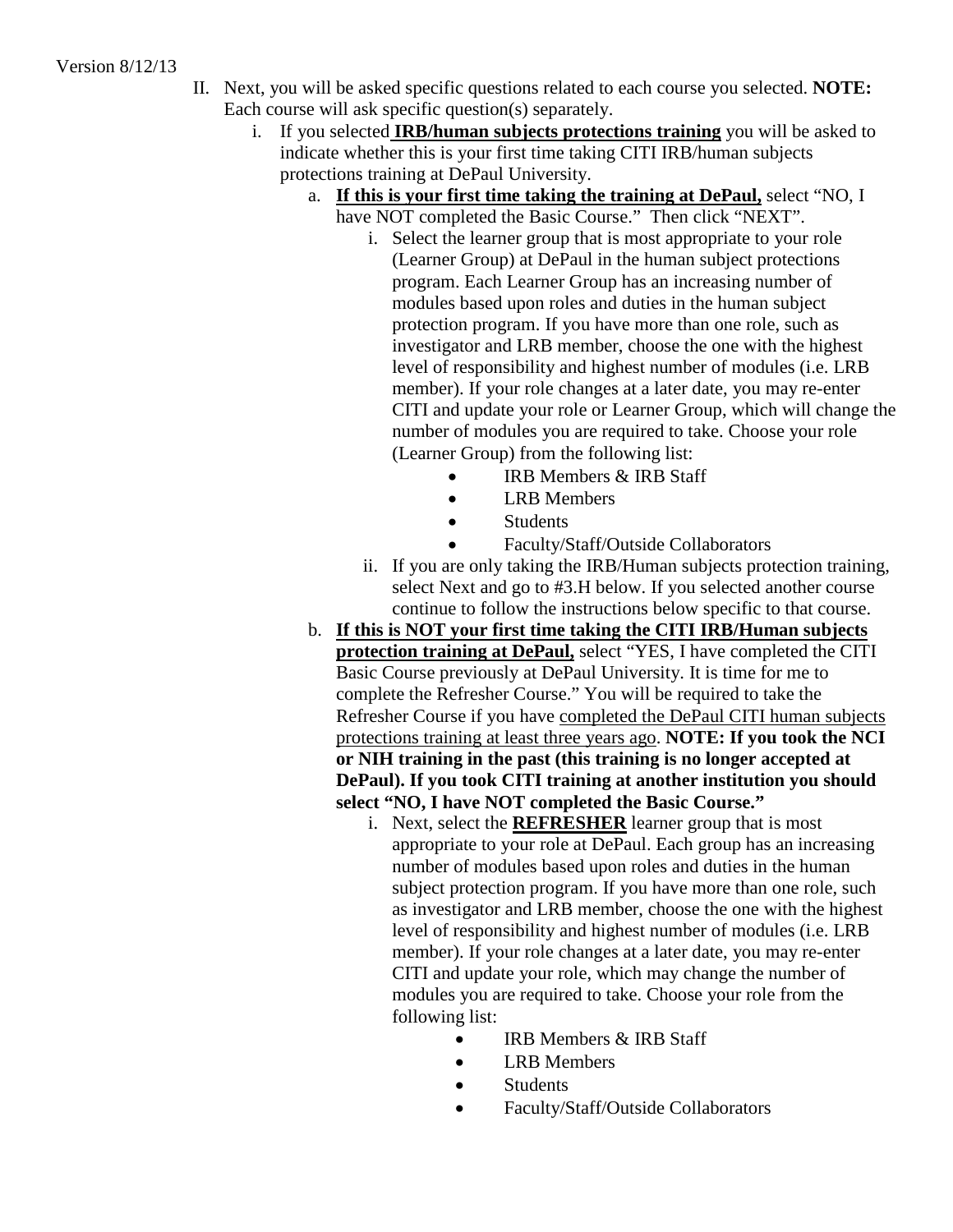- ii. If you are only taking the IRB/Human subjects protection training, select Next and go to #3.H below. If you selected another course, continue to follow the instructions below specific to that course.
- c. If you selected **Good Clinical Practice (GCP) or the Health Information Privacy and Security (HIPS)** you will be asked:
	- i. To select the appropriate course(s) you would like to take. If you only want to take the GCP training, then select GCP. If you wanted to take HIPS training then select the appropriate learner group (your role at DePaul, e.g. Faculty, Students).
		- 1. If you do not choose to take any additional training, select Next and go to #3.H below in the Taking a Course section.
		- 2. If you selected one of these courses continue to follow the instructions below specific to that course.
- d. If you selected **IACUC/Animal research training** you will be asked:
	- i. If you have taken the Basic Course in Lab Animal Research before.
		- 1. **If this is your first time completing the CITI Basic Course in Lab Animal research training at DePaul**, select "NO, I have NOT completed the Basic Course" Then, click Next.
		- 2. You will be asked to register for the appropriate Animal Care and Use Courses.
			- a. **IF** you are **investigators, staff, or students** you need to SELECT, "Working with the IACUC." It will be the first check box on the page.
				- i. If you have more than one role in the Animal Care and Use Program, such as investigator and IACUC member, you will need to complete the training at the highest level of responsibility and highest number of modules. In the case of IACUC Members that means choosing both groups of courses ("Working with the IACUC" and "Essentials of the IACUC Members") **NOTE:** If your role in the protocol involves creating your own antibodies or conducting surgery you will be required to take the additional course(s) that discuss each subject. For instance, if you are conducting surgery, then register for "Aseptic Surgery."
			- b. **IF** you are an IACUC member/IACUC staff you need to SELECT BOTH, "Working with the IACUC" and "Essentials for IACUC Members." It will be the first and second check boxes.
			- c. You will be asked to register for the appropriate Species Specific Module(s).
				- i. **PLEASE NOTE:** You may take either the appropriate CITI species specific training, the appropriate AALAS species specific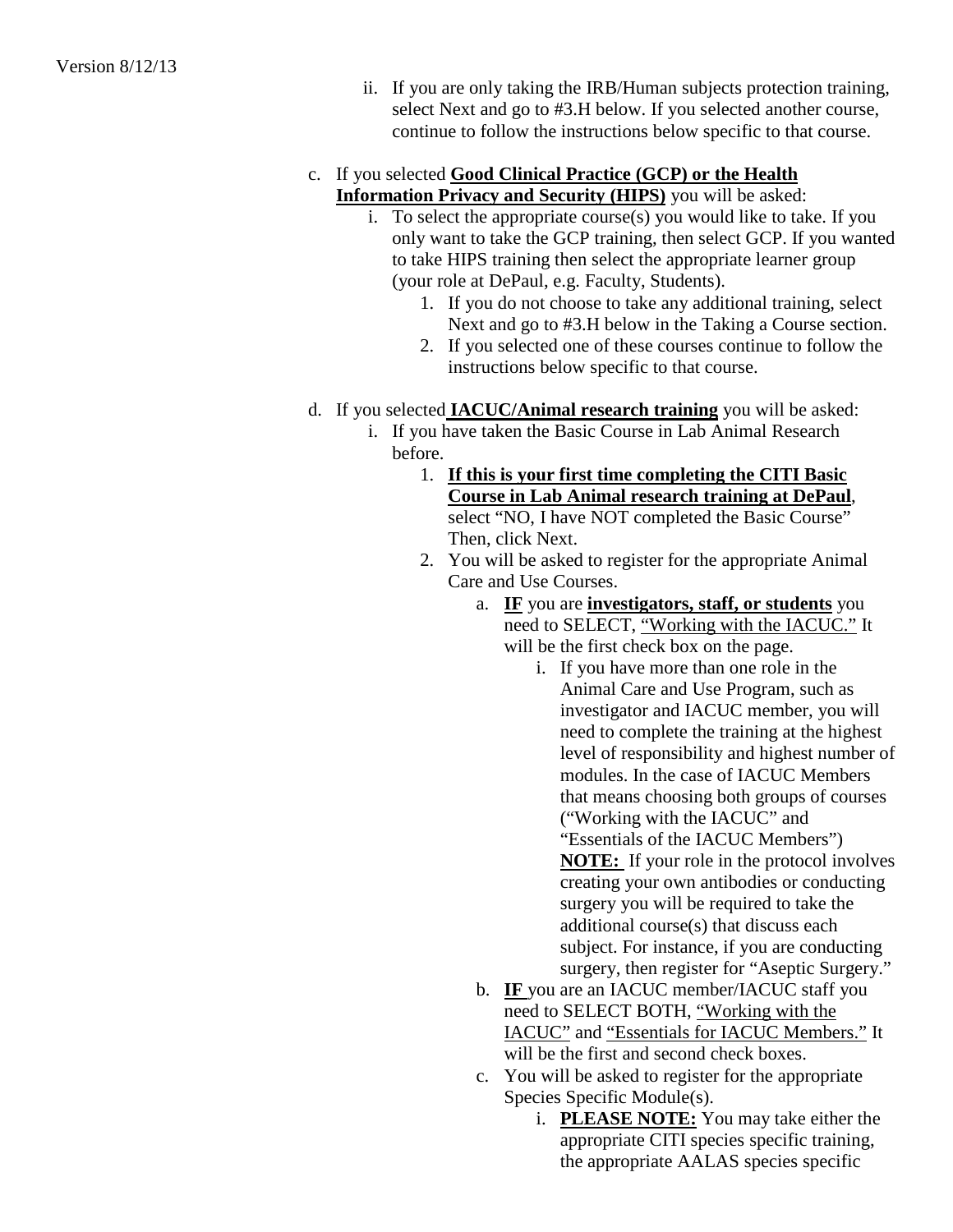training, or faculty led species specific training. If you are a student, check with your professor **FIRST** regarding which training you should complete.

- ii. If you are taking the CITI species specific modules then select the appropriate training module(s) and then click Next.
- iii. If you are NOT going to take the CITI species specific modules then leave the check boxes under Species Specific Modules unchecked and click on Next.
- ii. **If this is NOT your first time completing IACUC/animal research training at DePaul,** Select "Yes. I have completed the CITI Basic Course previously at DePaul University. It is time for me to complete the **Refresher Course**." You will be required to take the Refresher Course if you completed the basic animal course through CITI at DePaul at least three years ago.
	- 1. Select Next and then go to #3.H below, if you did not select additional courses. If you selected another course continue to follow the instructions below specific to that course.
- e. If you selected **Responsible Conduct of Research (RCR):**
	- i. Please be reminded this course is **NOT REQUIRED** for most people and is completely optional. This course is **ONLY REQUIRED** for undergraduate and graduate students or postdoctoral scholars receiving National Science Foundation (NSF) funding or funding through and the National Institutes of Health (NIH) training grant.
		- 1. Choose one of the following, whichever category most closely applies to your area of study or research. Select the discipline most appropriate to your field; Responsible Conduct of Research for Undergraduate Students, Social and Behavioral, Physical Science, or Humanities. If you want to take more than one, you may, but some content may be repetitive.
		- 2. Select Next and then go to #3.H below, if you did not select additional courses. If you selected another course continue to follow the instructions below specific to that course.
- f. If you selected **IBC/Biosafety/Biosecurity** you will be asked:
	- i. To select all the courses you would like. Select the course that fits your role at the institution. For example if you are an undergraduate student you will select "Undergraduate Students." The choices in this section are:
		- Faculty/Lab coordinators/Research Personnel (including Grad Students)
		- Undergraduate Students
		- **IBC** Member/Staff
	- ii. If you will be responsible for shipping or transporting biohazardous materials, select the shipping/transporting course.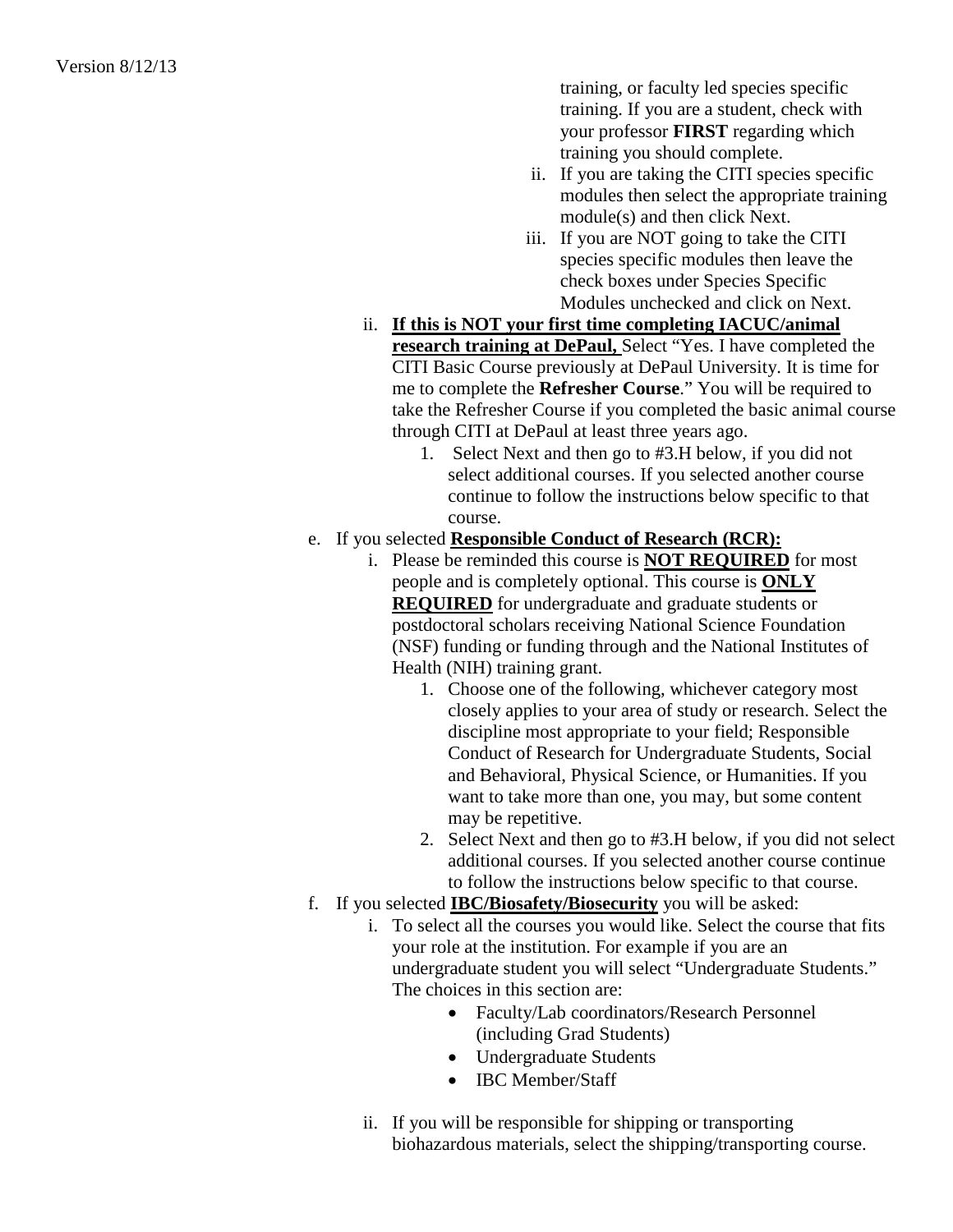- iii. After you have selected your course(s), click on "Next."
- h. After selecting your courses you will be asked to either "Affiliate with another institution" or Finalized registration. Select "Finalize registration".
- i. You will then receive a confirmation email from CITI. Please check your email.
- j. When you receive the email, click on the link in the email to complete registration.

### **Taking a course:**

- 4. You will have to log into CITI using your username and password.
- 5. After logging in, you will now be on the Main Menu page. Click on "DePaul University Courses" for the list of courses you are register for to appear. You may enter or re-enter the course by clicking on the course name.
- 6. After you click on the course name, you should then see a list of modules that you are required to take based upon your role or chosen courses. You would click on each individual module in a linear fashion in order to open and complete them. The modules must be taken in order. Click on "Complete The Integrity Assurance Statement before beginning the course" to complete the required Integrity Assurance Statement. After you complete the Integrity Assurance Statement you may begin the training.
	- a. NOTE If you start the training on one computer, but go to complete the course on a differing computer, you may be asked to complete the Assurance Statement again. This is an added measure of assurance that the training is being completed by the same person. **(\*For international collaborators, before entering the course, look at the top left corner of the page and click on "English" drop down menu to change your language preferences to your choice of language. Once you do this the instructions will be in the language of your choice. NOTE – IACUC/animal research & IBC/Biosafety/Biosecurity modules are not translated to any other language).**
- 7. At the end of most modules (except the DePaul University module in some courses) there is a quiz. Complete the quiz. When you are ready to submit each quiz, click "submit." The CITI program will provide you with the grade and correct answers for the quiz. You must select submit for the quiz in order to obtain credit for completion of that module. For the DePaul module (when applicable to the course), even though there is no quiz, you must still select submit after reading the material in the module in order to signify that the module is completed. If you would like to re-take an individual quiz, you may do so.
- 8. You do not have to complete all the modules in one sitting. After you complete a module by taking the quiz and selecting submit, you may exit the program and return at a later time. The CITI program software will automatically save and track your progress and quiz scores. To log back into CITI, you will need your username and password.
- 9. When you successfully complete all the required modules for a course, a series of optional modules will become available to you. You would click on the completed course name to see the list of optional modules. You should review the list of modules and take any that may be particularly applicable to your research. You may also take any additional modules based upon your interests.
- 10. If you get an overall score of 80% of the quiz questions correct, you will be allowed to download a Course Completion Certificate. If you did not get an overall score of 80% of the quiz questions correct, you may review the modules and retake the quizzes as many times as needed to obtain a passing score. Once you are allowed to obtain a Course Completion Certificate, you may print the Certificate as a PDF. This copy should be kept in your files or may be submitted to the PI of the study on which you are